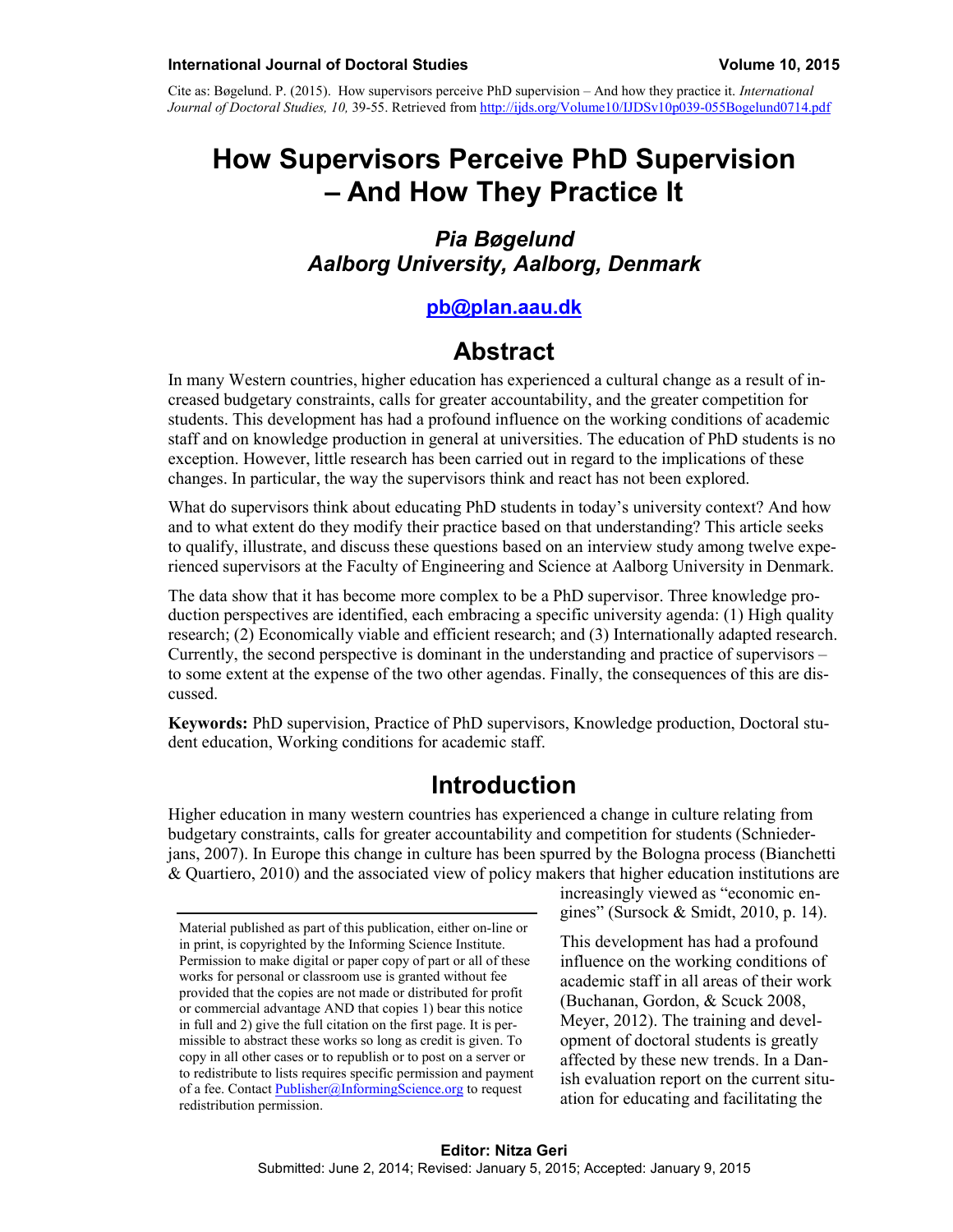careers of young researchers it is stated that each PhD supervisor, on average, takes on more PhD students, while at the same time requirements for completion and productivity are increased (Forsknings- og innovationsstyrelsen, 2011). Also, an increasing proportion of PhD students are from international backgrounds. Another defining factor of the current development is that funding for PhD projects is becoming increasingly more diverse (Forsknings- og innovationsstyrelsen, 2011). PhD students can be fully financed by the university, wholly or partly financed by industry, or by (foreign) scholarships and own funds. In sum, these trends indicate a changing and more complex working environment for the PhD supervisor. Knowledge production linked to the education of PhD students is changing profoundly.

In parallel with the current changes in the PhD supervision area, more manuals are published about PhD supervision addressed to both supervisors and students. Especially in the UK, literature has been published that focuses on how PhD students and their supervisors best manage the research process (Delamont, Atkinson & Parry, 2004; Dunleavy, 2003; Eley & Jennings, 2005; Rugg & Petre, 2004; Taylor & Beasley, 2005). Characteristic of these and similar works is the focus on tools and techniques to improve performance. Other researchers like Handal and Lauvås (2006), Grant (2005), Dysthe (2002), Lindén (1998), and Lee (2008) deal more conceptually with the aim and content of PhD supervision and accordingly rise above a purely practical level. They discuss different models of supervision. What kind of roles can and do supervisors and their students take on in different situations, stages and disciplines – and with what consequences? Several of these contributions, like Grant (2005), Dysthe (2002), and Lee (2008), are based on empirical inquiries into actual supervisor-student relationships. These studies aim to identify different approaches from which we can learn about the perspectives of both the student and the supervisor.

Looking into the supervision literature at large, however, most of the literature addresses the perspective of the PhD student (of which Gardner (2008) is an example), while the perspective of the supervisor is not made a specific subject of study (Jones, 2013; Wichmann-Hansen, Eika, & Mørcke, 2007). Especially, there is a lack of knowledge about how the new working conditions for many supervisors affect the way they look upon supervision and how they consequently carry out supervision, not only as an activity in itself, but as one activity among other academic activities at universities. What do supervisors think about educating PhD students in today's university context? Or to put it more specifically, what is their understanding of the purpose of PhD related knowledge production? And how does this understanding affect their supervisory practice? These are the two questions that will be addressed in this article. The purpose being to investigate what consequences the current trends have for the working conditions of the PhD supervisors and the education of PhD students at large.

The first step will be to address what is understood by knowledge production in a historical university context. This forms the theoretical framework of the article. Following this, an interview study will be introduced and the methodology by which to analyse the results. 12 supervisors at the Faculty for Engineering and Science at Aalborg University in Denmark have been interviewed. The empirical data will present how supervisors ideally understand knowledge production today and how they consequently practice supervision in light of this understanding. How the different modes of knowledge production currently evolve and what kind of challenges they run into, given the working context of universities today, will also be investigated. Finally, the findings will be discussed in light of the existing literature and the consequences for the education of PhD students at large.

# **Knowledge Production in a Historical University Context**

The raison d'être of universities is knowledge production and the education of graduates who possess knowledge, competences, and skills. The education of PhD students is a key element in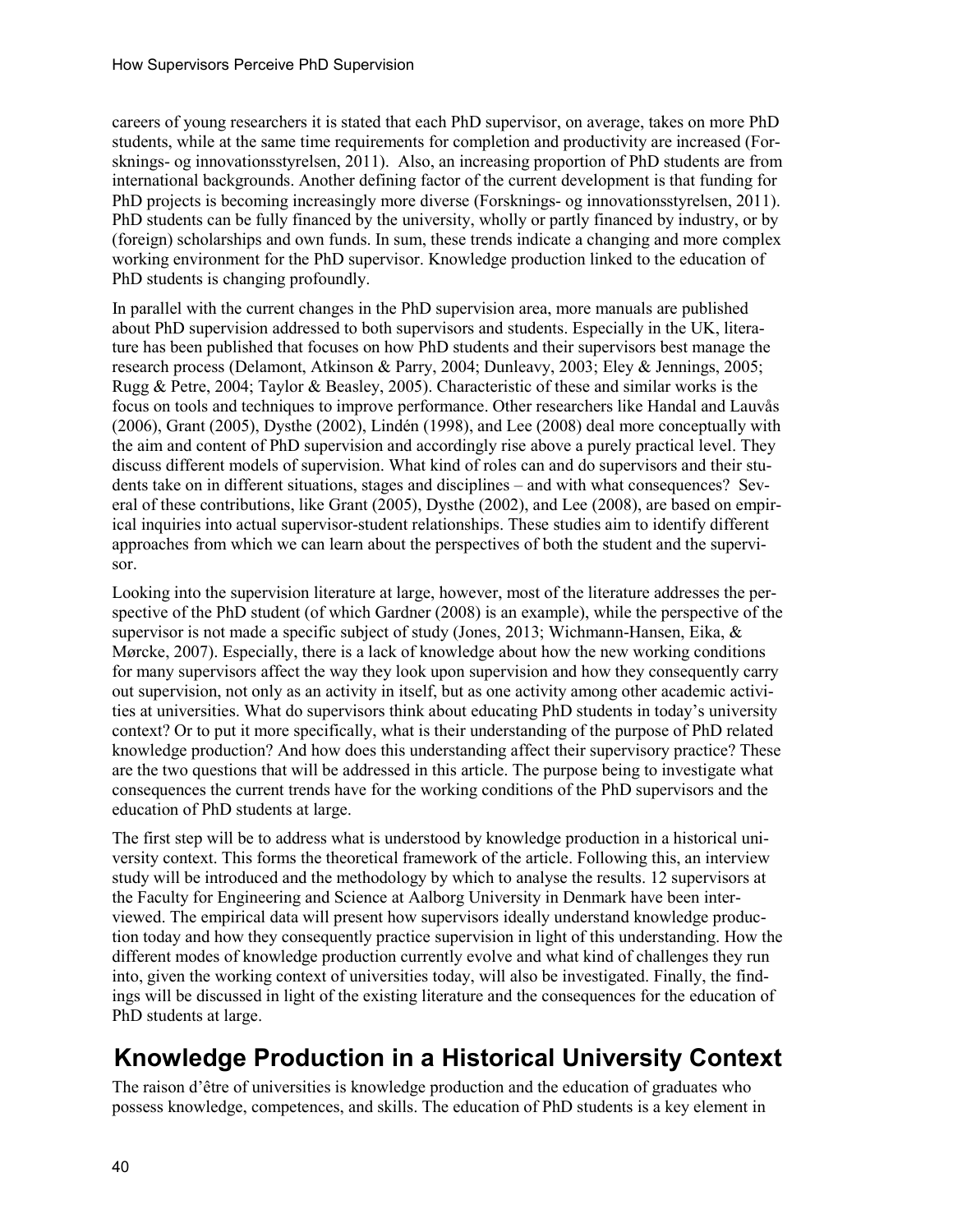this connection, and the manner in which the individual supervisor perceives the purpose of PhD education is bound to affect the course of the individual supervisory process. Over time, universities have had different motivations for the production of knowledge, and in the following an outline is presented of the history of knowledge production at universities and thereby the historical evolution in the function and values of universities.

Knowledge production in universities has been on the sociological agenda for quite a while, with the work by Gibbons, Limoges, Nowotny, Schwartzman, Scott, and Trow (1994) marking an important highpoint, as they introduce a new mode of knowledge production based on market demands, different from the traditional knowledge production based on disciplines. Taking a point of departure in this division and inspired by Wenneberg (2001), Barnett (1994, 2011) and Jamison, Christensen, & Botin (2011) it is possible to identify three different perspectives on knowledge production as seen through sociology of education and a historical approach: an academic, a market oriented, and a changing society perspective. The two first perspectives are from Wenneberg (2001), while the last perspective is inspired by Barnett (1994) and Jamison et al. (2011). See Table 1.

|                                       | <b>Knowledge production</b><br>in an academic per-<br>spective                                     | <b>Knowledge production</b><br>in a market perspective                    | <b>Knowledge production</b><br>in a changing society<br>perspective              |
|---------------------------------------|----------------------------------------------------------------------------------------------------|---------------------------------------------------------------------------|----------------------------------------------------------------------------------|
| The purpose<br>of the univer-<br>sity | To produce true<br>knowledge and to edu-<br>cate graduates who have<br>acquired this knowledge     | To produce believable<br>and useful knowledge                             | To produce believable<br>and useful knowledge<br>for a globalised world          |
| Concept of<br>knowledge               | Knowledge as true,<br>justified conviction                                                         | Knowledge as a social<br>element                                          | Knowledge as a source of<br>empowerment and change                               |
|                                       | Production of<br>knowledge is central                                                              | Employing knowledge is<br>central                                         | Value-based, contextual<br>exchange of knowledge is<br>central                   |
| University as<br>part of society      | Universities must pro-<br>duce true knowledge and<br>add to the collective<br>knowledge of society | Universities must take<br>part in creating economic<br>growth and welfare | Universities must create<br>change agents in a world<br>facing global challenges |

|  |  | Table 1. Three perspectives on knowledge production |  |  |  |
|--|--|-----------------------------------------------------|--|--|--|
|--|--|-----------------------------------------------------|--|--|--|

The classical perspective on universities – the academic – is that universities must produce true knowledge and educate graduates who have acquired this knowledge (Wenneberg, 2001). To produce true knowledge is a goal in and of itself. It is professionalism for the sake of professionalism. Focus is on professional norms and values. How this knowledge is put to use and by whom is not central to this perspective; knowledge and learning is, on the contrary, dominated by theoretical issues and traditional academic virtues (Barnett, 2011). All universities founded earlier than the mid-twentieth century can safely be assumed to be born with this perspective.

Around the mid-twentieth century, a new understanding of science and technology came into being, which gradually affected knowledge production at universities (Jamison et al., 2011, p. 13). The background for this new understanding is to be found in an increased societal need for innovation, and that graduates are able to employ their knowledge through the acquisition of skills and competences – not the least through their role as founders of their own businesses (Bar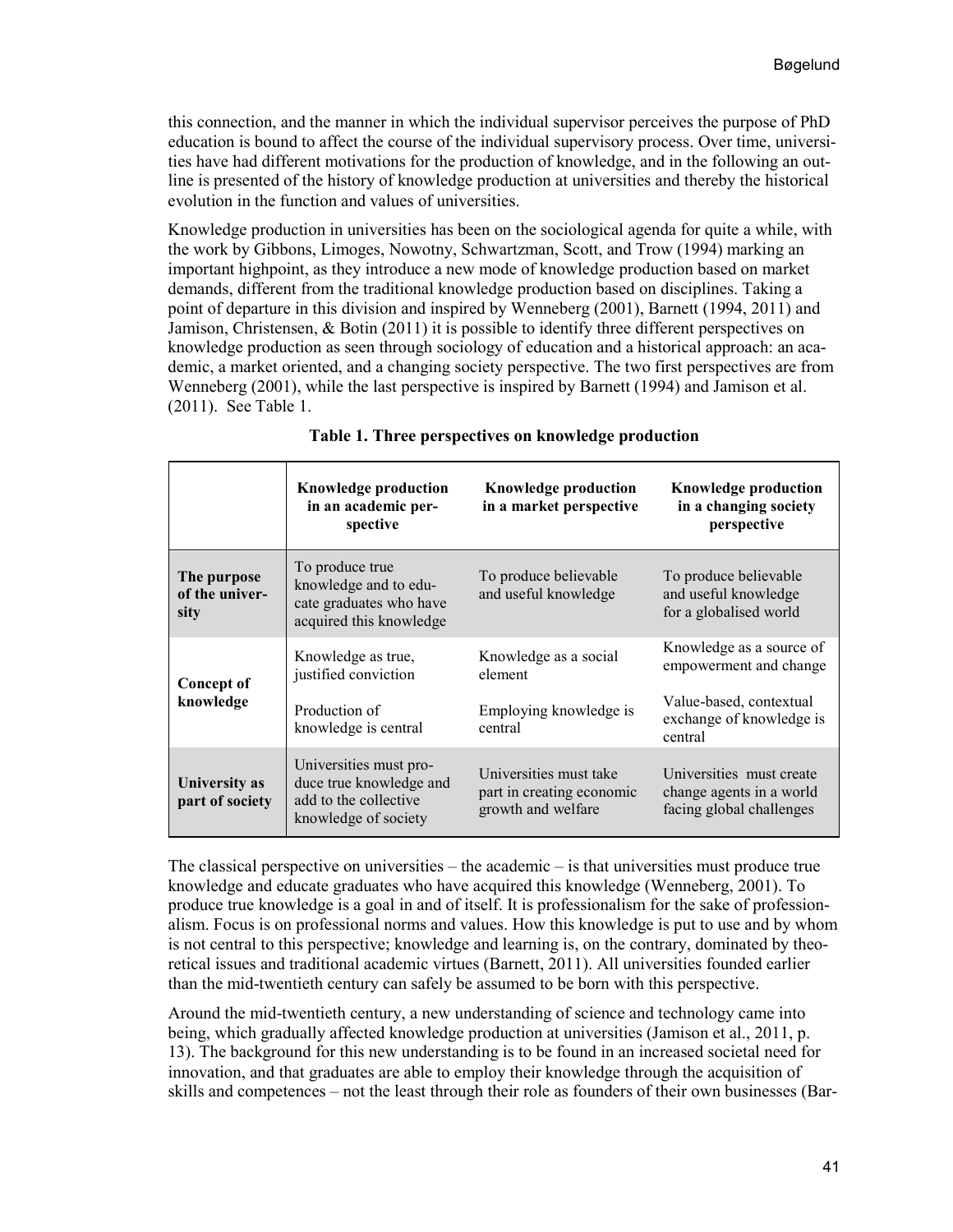nett, 1994). This new perspective, knowledge production in a market perspective, is centred on profitability, entrepreneurship, and innovation – to make money and to do business. Ideas and inventions lead to the development of new products, which, in the end, generates profit. The usage of the knowledge produced and the dialectic relationship between usage and the production of knowledge plays an increasingly central role at universities (Jamison et al., 2011, p. 14; Wenneberg, 2001, p. 40).

Parallel to this, there is a change in the understanding of what knowledge is and where it is created. The concept of knowledge is widened, and knowledge creation is now possible through the collaboration of universities and businesses. The concept of knowledge thereby enters the domain of social constructivism. Knowledge is no longer true *per se*; it is a product created through a more or less reassuring process (Wenneberg, 2001, p. 41). Universities are transformed from being a self-referent producer of knowledge into one of several actors cooperating to create growth and profit. In this era, university leadership is changed according to "New Public Management", where leaders are seen more as employees and given extended powers and where state regulation is permeated by the realities of the market (Barnett, 2011). New collaborations, such as science parks, research shared between universities and companies, and university staff working as consultants, can be seen as results of the market perspective. This development is not equally distributed within the universities. Knowledge, ideas, and disciplines carrying profitable perspectives have more opportunities than other subject areas, which do not have the same business appeal, as such different disciplines and faculties increasingly experience different opportunities, with the technical disciplines as the ones with most opportunities.

The third perspective – knowledge production in a changing society perspective – originates in social, popular movements, which have occasionally set the agenda in the western world concerning basic issues in life (Jamison et al., 2011, p. 22). Examples include peace movements, women's liberation movements, and environmental movements from the sixties and onwards. These movements have attempted to address global democratic, environmental, or discrimination issues and to promote cooperation. Development and cross-disciplinary and cross-cultural exchange of knowledge are central characteristics of knowledge production in this perspective.

The primary characteristic is that knowledge, which is produced and employed, brings real change and improvement, which is directed toward increased equality, networking, democracy, and liberation (Barnett, 1994). This perspective demands involvement and commitment. It focuses on integrity and the development of personality and identity as part of academic discourse.

The three perspectives contain different views on science. How does new knowledge emerge, what is important to notice regarding science and technology, and which role can and should science (and technology) have in society? The two first perspectives, the academic perspective and the market perspective on the production of knowledge, are described by Jamison et al. *(*2011) as far more dominant discourses in society than the third perspective. At universities, the academic perspective has traditionally been dominant, but is continually facing competition from state regulation with the purpose of increasing the production of graduates and articles and preparing universities for the private sector's demand for more work- and practice-oriented graduates and research. Jamison et al. (2011) point out that the classical academic perspective often assumes the role of a defensive reactionary protest, whereas the changing society perspective is considered a creative and liberating protest.

It is the intention to relate the theoretical framework above to a specific empirical case, but before that, the case and the design of the interview procedure is presented.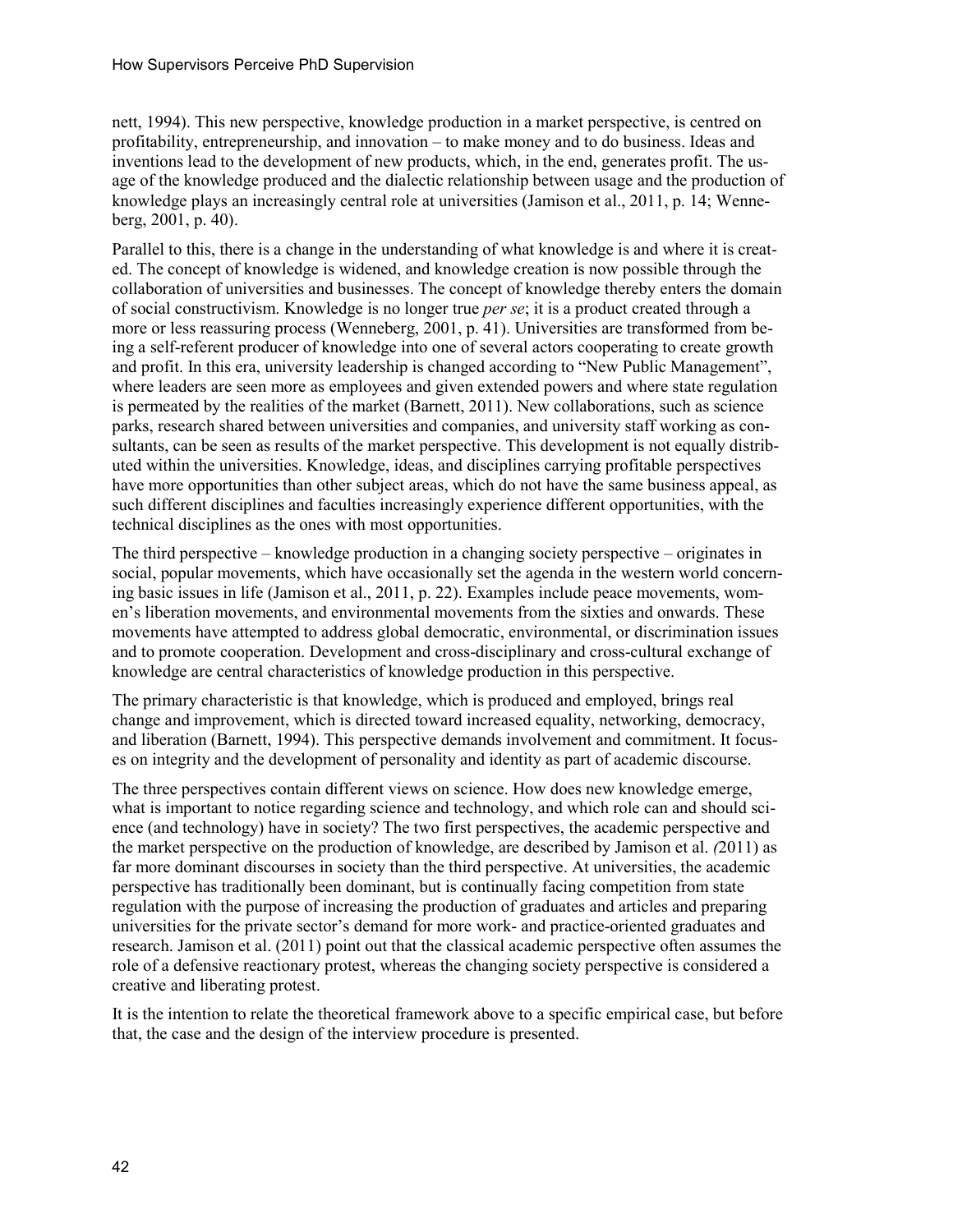## **The Empirical Case – Design and Discussion of Method**

The empirical material of this article derives from a series of interviews in 2012 among 12 PhD supervisors at two science school programs at the Faculty of Engineering and Science at Aalborg University in Denmark. The purpose of the interview study has been to explore how supervisors experience and handle some of the earlier mentioned challenges to supervision: an increased number of PhD students, a higher percentage of PhD students with an international background, budget constraints, generally shorter deadlines, and more stakeholders with an interest in the results of the PhD projects. The interview study was part of a greater project financed by Aalborg University and the Agency for Competence Development in the State Sector: "Competence Development of the PhD Supervisor in an Intercultural Reality" (Bøgelund, 2011).

The two science school programs have been chosen because both have a lot of international students enrolled, and therefore both are at an advanced stage of transition. The term "International" covers all nationalities except Danish. Both programs contain large groups of Asian and Middle Eastern students. Southern and Eastern European and Indian students are also relatively wellrepresented. The one program balances between natural and social scientific traditions (Program A), while the other program is rooted in classical natural science (Program B). Program A has only recently been through a transitional process, during which the number of PhD students and the percentage of international students have increased significantly. The transition has taken place over a very short time span of only a few years. Program B started its transition at an earlier time allowing for a more gradual process. The choice of these two programs, thereby, offers the opportunity to look at an ongoing and a finished transitional process – at the same time keeping an eye on the impact resulting from the kind of field in question.

The involved supervisors represent a wide professional spectrum. We have consciously chosen supervisors from different scientific groups. On the one program, the supervisors were chosen on the background of a complete list of supervisors and PhD students according to their field of study. On the other program, supervisors were chosen based on advice from well-informed senior researchers, since a complete list did not exist on this program. All the supervisors have experience with international PhD students and most have or have had more than five PhD students. To a large extent, the interview can be seen as an overview of best practice in its field, given the fact that the interviewed supervisors are among the most experienced professors and associate professors. All in all 12 supervisors have been interviewed, six from each program, 11 males, one female. Seven supervisors are native Danish, three others from western cultures, and the last two are from eastern cultures. All the non-Danish supervisors have been in Denmark 10 years or more. The impacts of national cultures on these none-Danish supervisors were there, although not to an extent that it was possible to discuss it with any certainty or draw conclusions based on it.

Supervisors have been asked about their own practice, the dominant practice in their immediate professional surroundings, attitudes and expectations to PhD students and their own perception of the style of supervision, and their challenges in and experience of supervision – especially the supervision of international PhD students. The analytical framework is inspired by Kolmos' and Holgaard's (2007) model for situational supervision, and Argyris' and Schön's (1974) concepts of 'theory-in-use' and 'espoused theory' and may be summed up in Figure 1:

The focus is on the supervisor's self-image and understandings of own practice, attitudes and expectations, especially of international PhD students. Figure 1 was presented to each supervisor prior to his or her interview in order to establish a common framework for the interview. No further elaboration of the terminology has been offered; thereby supervisors were given the opportunity for an individual approach to the subject. To obtain an in-depth and private situation the interviews have been centred around an individual semi-structured questionnaire founded on the themes of the figure. Some themes have taken priority in individual interviews depending on the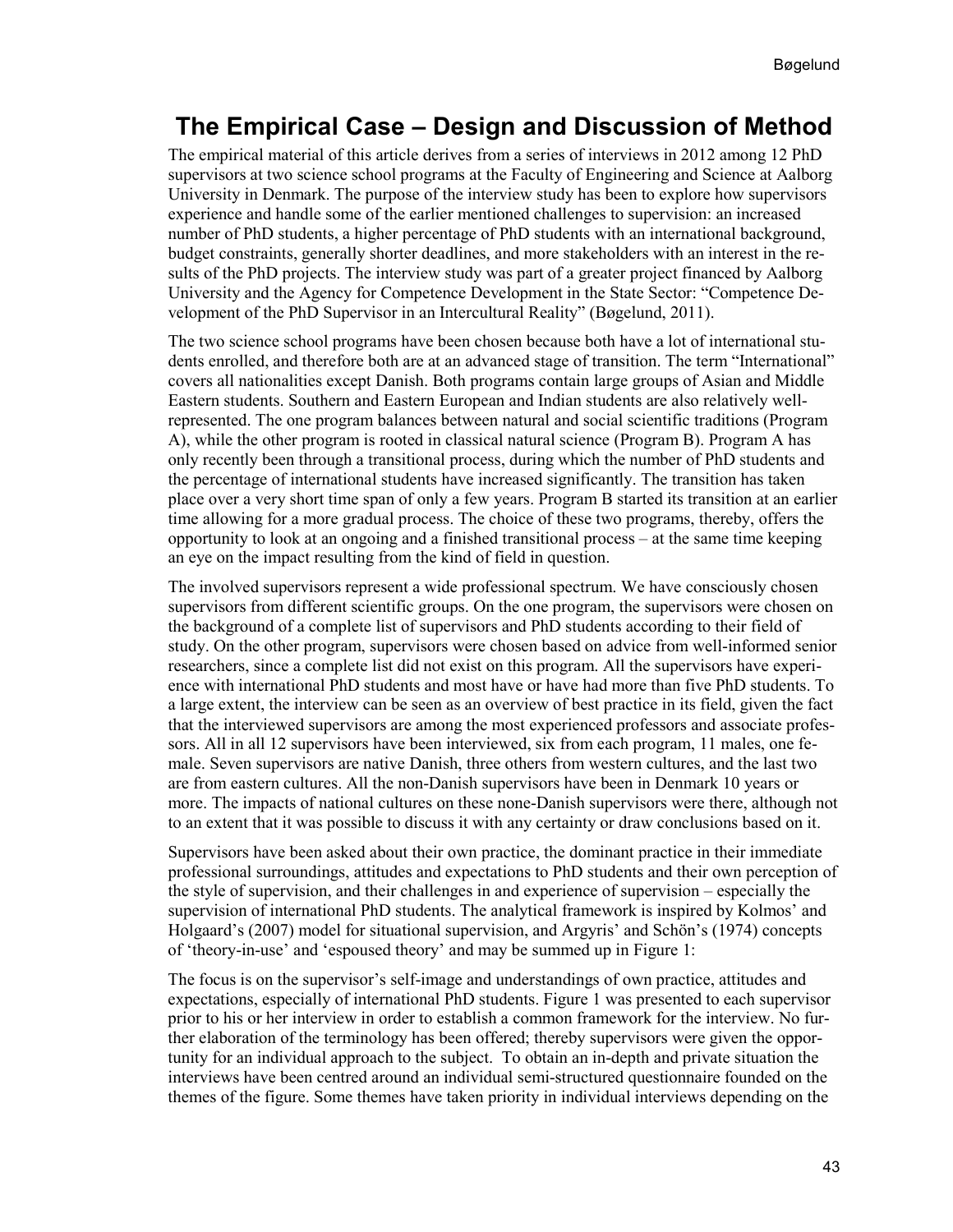interviewed supervisor. Each interview extended from one to two hours in duration. The interviews were recorded as sound files and a detailed summary of them was made immediately after each interview, by the person who performed the interview. Participants were asked to comment on, and validate quotes which were central to their discussion (Olsen & Pedersen, 1997).



#### **Figure 1: The analytical framework used for the interview study**

On the basis of these summaries, two approaches for the analysis were employed. First, the summaries were read through, and intuitively interesting statements were noted. Second, all summaries were broken down and rearranged according to the analytical framework: Statements regarding context were placed together, as were statements regarding style of supervision, challenges, and experience, statements regarding attitudes and expectations of the PhD student, and statements regarding actual practice. Following this, the statements of each supervisor were scrutinised in the light of the three knowledge production perspectives: How did each supervisor perceive the purpose of knowledge production? What concepts of knowledge were advocated for? How should the knowledge produced contribute to society? On the basis of this what was considered important to strive for or do as a supervisor? What was considered unimportant to strive for or do or directly counterproductive? Often statements concerning the value of other ways to perceive or act as supervisor would shed light on the actual supervisor in question. Parallel with this process the similarities and differences between different supervisors and between the two research programs were identified, and thus the context were taken into consideration. Passages relevant for quoting have been transcribed and language corrections made. Quotes in Danish have been translated into English by the author.

In the following three sections the results of the study are presented. First the supervisors' understanding of the purpose with PhD related knowledge production is identified. Then how they actually practice based on that understanding. Finally, an overall picture of where practice is heading and what challenges are experienced by individual supervisors is presented.

## **Supervisors' Views on Knowledge Production**

The supervisors' statements regarding their more or less conscious view on knowledge production are illustrated in Table 2. The theoretical distinction between the three perspectives on knowledge production has been the determining factor in distributing the statements. As far as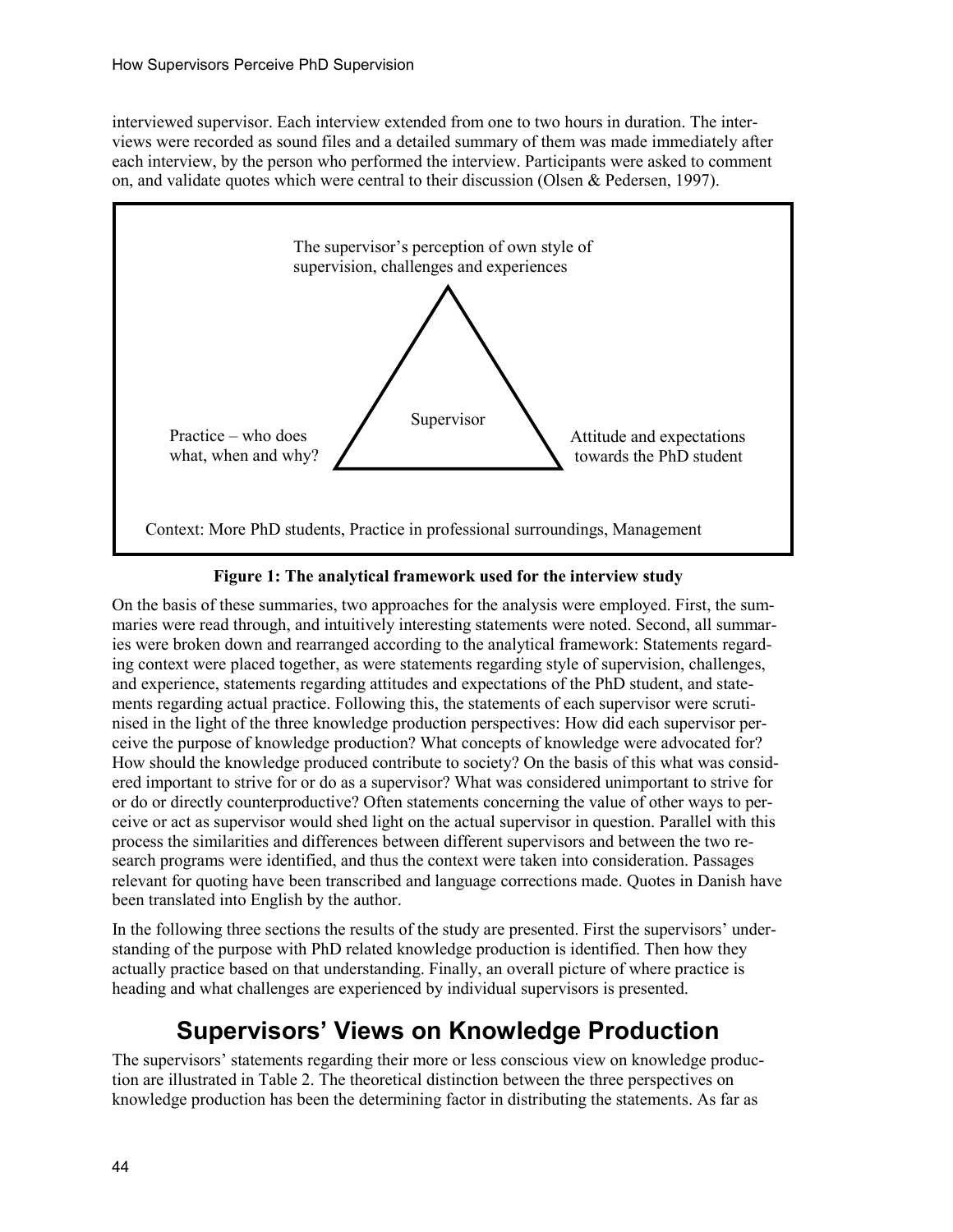possible, the supervisors' own words have been used – this is indicated through the use of italics. As presented here, the perspectives are ideal types in order to underline the three perspectives. Most supervisors make statements which can be related to all three perspectives. None of the supervisors fit perfectly into one perspective or another. Likewise, it is important to stress that all statements made by the supervisors can be related to one of the three perspectives. Table 2 shows what is central to and focused on in each of the perspectives on supervision. It also shows, what is not given priority or considered downright unwanted.

Below, the three perspectives are further illustrated through three quotes from three supervisors who have been inspired by, respectively, the academic, the market oriented, and the changing society perspective. The quotes show what is central to each perspective regarding the supervision of PhD students: professional passion, the usefulness of the PhD student, and the wish for a cultural revolution. First, an academically oriented supervisor:

*"I truly enjoy the PhD process and the environment surrounding it. I find it exciting working with people who venture on such journeys of discovery... In particular, I value the foundation of a critical perspective... to watch someone turning into an academic... that they are inspired and excited. ... It is not sufficient for them just to pass through the system... If their passion isn't there, why are we here? ... One of the rewards [of supervision] is sharing that [passion]."* (Academically oriented supervisor, V1 A).

Then a market oriented supervisor:

*"I like to work with issues from industry, because such issues are real... People in industry typically don't have the time to go into detail with anything... and that's where PhD students come in handy... Now, I am seeing things from a business perspective... The university gets [funding and a connection to the real world.] [PhD students] are a skilled resource. ... it [is] a far better investment for me to spend some of my time on a young, skilled person, making that person do, what I should otherwise have done."* (Market oriented supervisor, V1 B).

And finally a supervisor with a changing society perspective:

*"If I get a Danish PhD student, I would welcome that person anytime, but I also think that we have an obligation to other countries... Basically, one must retain that ... in the three to four years one is here [as an international PhD student] it is possible to learn a lot ... The goal is not just the production of researchers, it is also producing people who can be innovative in their systems... We are taking part in a cultural revolution, when we try to make them a little more democratic, a little less prejudiced, a little more Danish. I think that is important to keep in mind."* (Supervisor with a changing society perspective, V2 A).

The statements in the table and the three quotes show the core of each perspective on knowledge production in a university context. The individual supervisor may, as mentioned, contain several facets, which also includes the three quoted supervisors. It is more the mix in the individual supervisor – and across supervisors – which is of interest.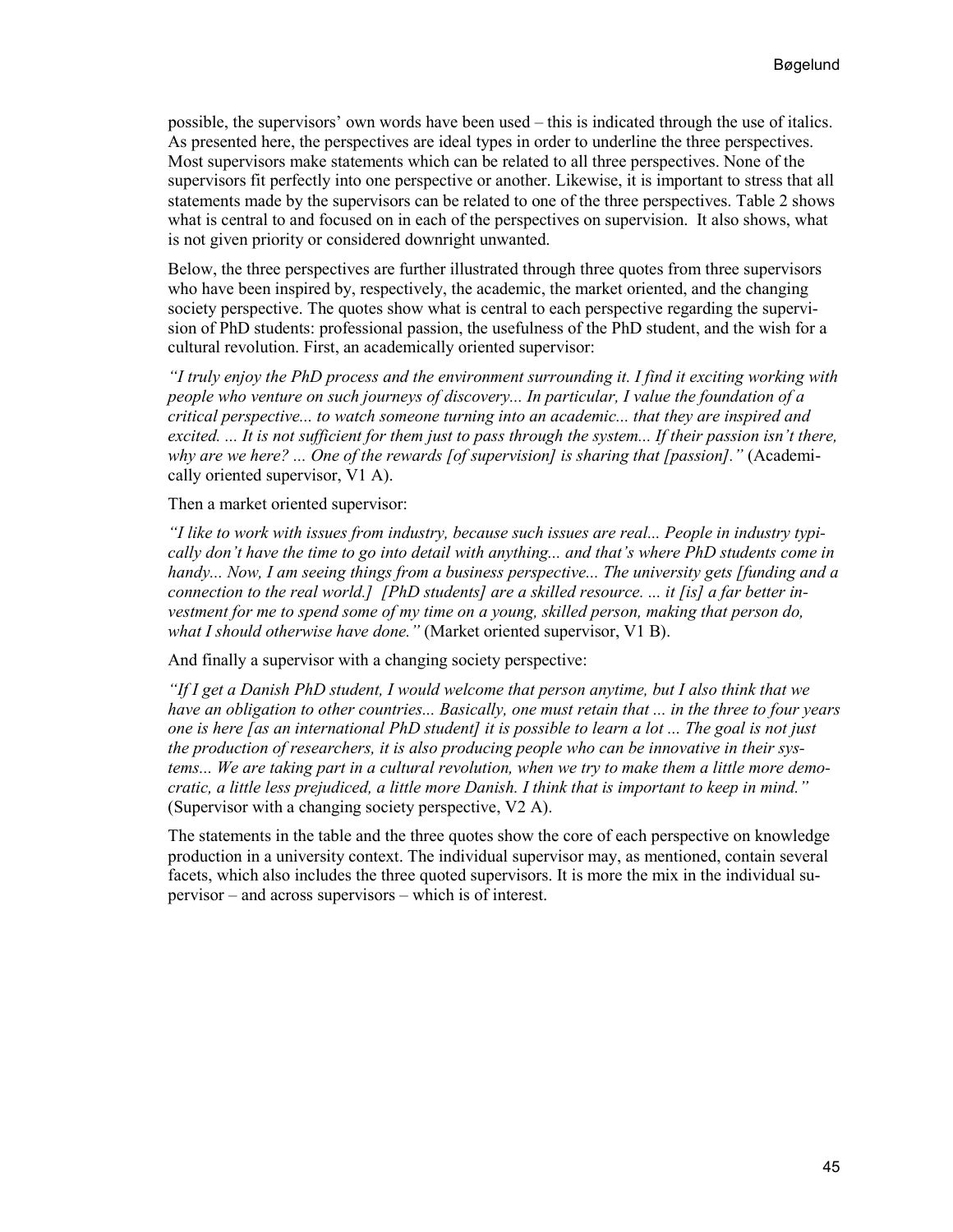|                                                             | <b>Knowledge production</b><br>in an academic<br>perspective                            | <b>Knowledge production</b><br>in a market<br>Perspective                                           | <b>Knowledge production</b><br>in a changing society<br>perspective                                                                           |
|-------------------------------------------------------------|-----------------------------------------------------------------------------------------|-----------------------------------------------------------------------------------------------------|-----------------------------------------------------------------------------------------------------------------------------------------------|
|                                                             | Good discussions and<br>good cooperation                                                | Cooperation with<br>industry regarding real<br>problems                                             | Creating positive change<br>in student's homeland                                                                                             |
|                                                             | Professional <i>prestige</i> in<br>being a PhD supervisor                               | Contributing to local<br>/national growth and<br>welfare                                            | Initiating learning for<br>the sake of the students                                                                                           |
| What is<br>important or<br>positive<br>according<br>to this | Make one's mark on<br>someone and make use of<br>the best people in one's<br>own system | Resource optimization:<br>The production of many<br>PhDs, articles<br>and patents                   | Educating fully-fledged<br>academics - critical and<br>self-motivated                                                                         |
| perspective?                                                | Contributing academically<br>in a specific field and<br>making an<br>engaged difference | Staying updated and<br>supporting own research<br>with the aid of young<br>people                   | The obligation to other<br>countries regarding the<br>spread of <i>problem</i><br>based learning (PBL),<br>democracy and<br>humanistic ideals |
|                                                             | Professional <i>passion</i> for<br>the sake of the profession.                          | Using PhD supervision<br>for boosting one's CV                                                      | The pedagogical<br>challenge of helping<br>people through                                                                                     |
|                                                             | Argumentation based on<br>status                                                        | Cultural adjustment and<br>nursing of the individual<br>PhD student                                 | Narrow focus on the<br>time it takes to educate<br>PhD students                                                                               |
| What is<br>unimportant or                                   | Dependent and unmotivat-<br>ed students.                                                | Prioritizing the academic<br>challenge                                                              | To run things as an<br>assembly line<br>in a factory                                                                                          |
| negative<br>according<br>to this<br>perspective?            | Deliverables at the cost of<br>theoretical and<br>methodological substance              | The education of our<br>most difficult students<br>without the allocation of<br>necessary resources | Primarily using PhD<br>students as manpower in<br>the supervisor's own<br>projects                                                            |
|                                                             | Productivity<br>considerations control the<br>education of PhDs                         | Narrow focus on<br>university economy and<br>national <i>brain</i> drain                            | Looking at PhD students<br>as research assistants                                                                                             |
|                                                             | Project management                                                                      | A too large percentage of<br>foreigners                                                             |                                                                                                                                               |

|  |  |  |  |  |  | Table 2. Ideal typical view as a PhD supervisor |
|--|--|--|--|--|--|-------------------------------------------------|
|--|--|--|--|--|--|-------------------------------------------------|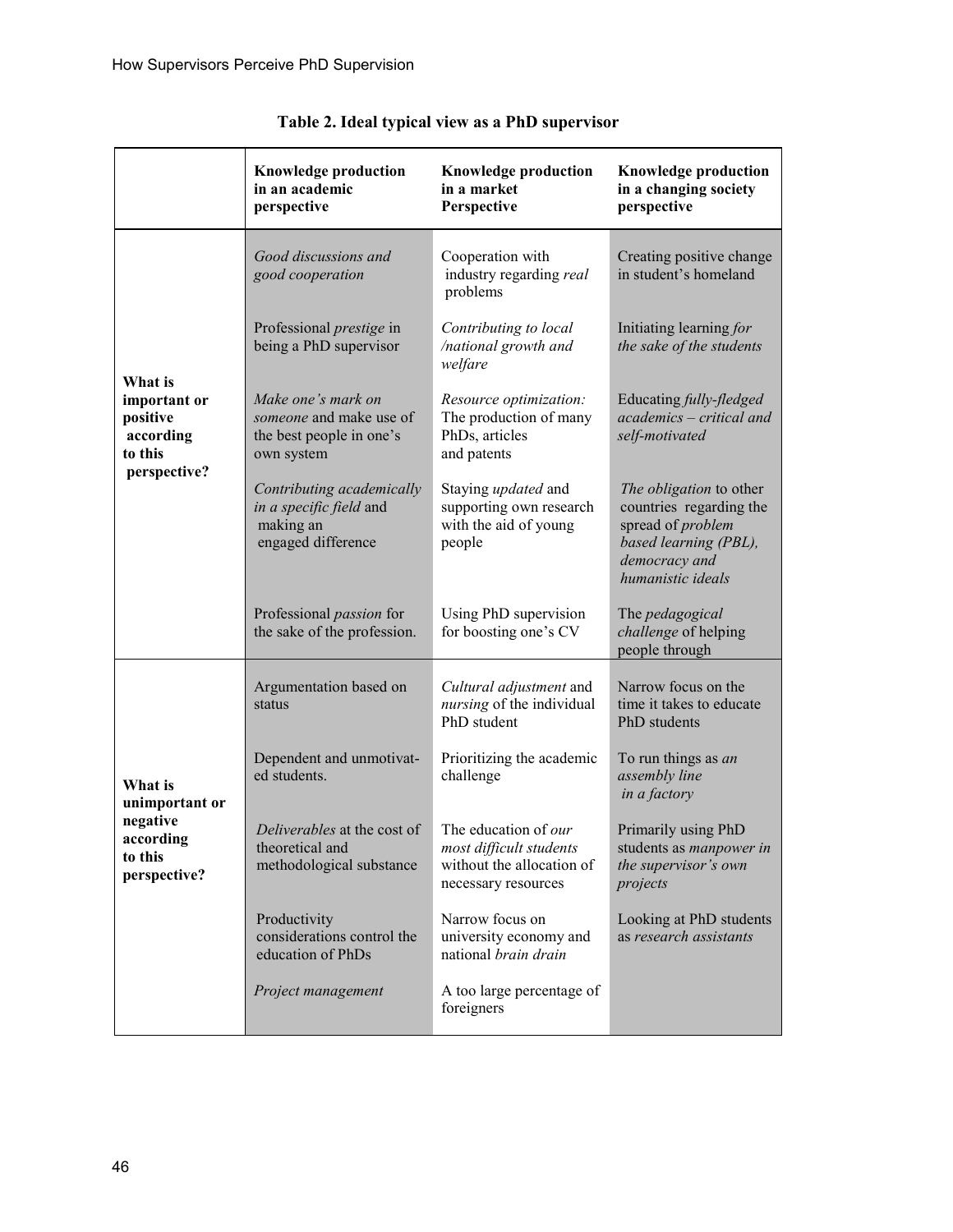# **Supervisors' Practice in Light of Each Perspective**

As Table 3 shows, the individual supervisor's view on knowledge production is of great importance to how he or she practices as a supervisor. It is not without consequence how a person is oriented in relation to the perspectives on knowledge production. It affects the approach, the time spent, and the trust in the individual PhD student. In the table, examples of concrete activities have been added. These are not unique to the single perspective. The same activity may take place within all three perspectives, but with varying importance and meaning assigned to it.

|                                        | Knowledge production in<br>an academic perspective                                  | <b>Knowledge production</b><br>in a market perspective                                                   | Knowledge production in a<br>changing society perspective                                         |
|----------------------------------------|-------------------------------------------------------------------------------------|----------------------------------------------------------------------------------------------------------|---------------------------------------------------------------------------------------------------|
| Forum                                  | The academic, professional<br>field                                                 | The market oriented,<br>professional field                                                               | The social and cultural,<br>professional field                                                    |
| <b>Expectati</b><br>on                 | Quality, high level and<br>independence                                             | Quality, independence, drive<br>and ability to fit in                                                    | Finishing is primarily a<br>question of right support                                             |
| <b>Focus</b>                           | Motivation and professional<br>guidance in<br>relation to potential                 | Producing useful results                                                                                 | Understanding, reflecting on<br>and employing theory in a<br>new context                          |
| Role                                   | Professional sparring partner                                                       | Project leader                                                                                           | All-round facilitator                                                                             |
| <b>Example</b><br>s of activ-<br>ities | Long,<br>discussions<br>open<br>without<br>suggestions<br>for<br>research questions | Actively controlling – often<br>part of a differentiated su-<br>pervisory system with two<br>supervisors | Actively<br>facilitating<br>and<br>present at the start. Scaffold-<br>ing exercises and framework |
|                                        | Critical.<br>theoretical<br>and<br>methodological dialogue                          | Recruitment<br>according to<br>quality, attitude and cultural<br>adaptation                              | Developing a good social<br>and professional environ-<br>ment around the students                 |
|                                        | Career management through<br>networking                                             | Personnel<br>management<br>among others in relation to<br>skill and adaptation                           | Employing<br>humour<br>and<br>knowledge of Danish cul-<br>ture                                    |
|                                        | Possible promoter in relation<br>to the academic system                             | Founding of self-motivating<br>communities and mentoring                                                 | Global cultural exchange<br>programs and workshops                                                |

#### **Table 3. Ideal typical practice as a PhD supervisor**

The academic perspective is often characterized by a mutual, professional relationship, where meetings with the supervisor are spent in discussion of professional terms and challenges. It is typical to this perspective, that extra-professional matters are not part of the supervisory function. To the extent that social and cultural aspects are touched upon, this often takes place outside formal meetings with the supervisor; during coffee breaks, or travelling to or from conferences, and more on a curious level than as part of the supervisory process. In this perspective, the PhD student is generally met with high expectations regarding commitment and independence. Passion and a professional, critical sense are of the utmost importance. The supervisor may see it as part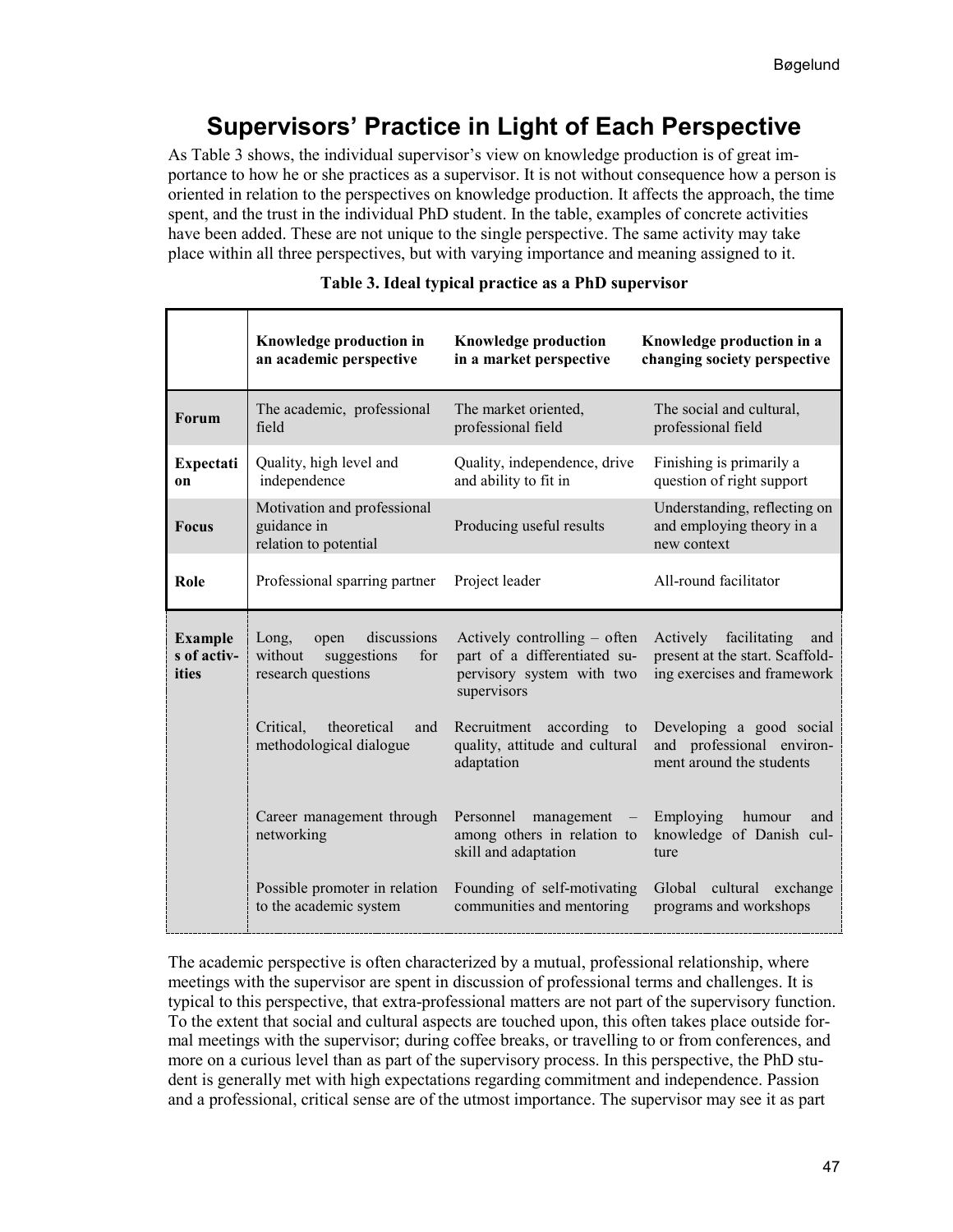of supervising to introduce the PhD student to the supervisor's own network and guide the young person in the direction of professionally interesting research environments and conferences.

A supervisor adhering to the market perspective will primarily see him or herself as a project leader, and the relation to the PhD student may contain certain similarities to the relation between an employer and an employee. It is the supervisor who lays down the framework for the project and who takes control at the beginning of the project. The PhD student is a work resource who is expected to contribute with his or her own creativity and ideas within the given framework. Therefore recruitment and ongoing personnel management and care are of great importance. Often several PhD students are tied to the same project or field and efforts are directed towards fulfilling market and academic demands according to the terms of the cooperation. Typically, the supervisor will also focus on rationalizing academic and market production. This can be achieved by sharing supervision between several supervisors with different competences. Establishing mentoring where research fellows support newly arrived PhD students or establishing professional environments with widespread use of sparring and co-writing may also be part of the supervisor's practice.

A supervisor adhering to the changing society perspective mainly perceives the reflective education of the PhD student and his or her ability to master change agency as part of the supervisor's tasks. The supervisor does not expect a priori that the PhD student is critical, reflexive, and highly independent. As a consequence, this type of supervisor has far greater interest in the professional, cultural, and social development of the PhD student than supervisors adhering to the two other perspectives, and this supervisor generally supervises persons in their entirety, including formation and identity. This is an aspect which especially comes into play in relation to international PhD students, who are foreign to the pedagogical and democratic practice that Danish universities, not the least Aalborg University, are proponents of. As the aforementioned quote shows, these supervisors are of the opinion that they should contribute to the education of reflective and innovative PhD students, who can make a change in their homeland. Activities supporting this goal are the establishment of a strong professional and social community; introduction to Danish values, modes of operation and Danish language; widespread use of practice exercises, structuring and matching of expectations; and a high degree of availability. In a somewhat larger context, cultural exchange programs, workshops, and cooperative projects on a global scale provide valuable cultural insight and partners for cooperation.

## **Domination and Challenges of the Different Perspectives**

In line with Jamison et al (2011), it is the market perspective which dominates among the twelve interviewed supervisors and the changing society perspective which is least well represented. To some extent, all supervisors represent the academic perspective, even if its importance is negligible in some cases. It is also worth noting, that supervisors who adhere to the academic perspective and the socially restructuring perspective fit well with Jamison et al  $(2011)$ , regarding how – respectively – they relate to the dominating market principle – reactively or more proactively. The supervisors most strongly inspired by the academic perspective are in opposition to the dominant trend; they are unable to see anything constructive in the present development. The supervisors adhering to the socially restructuring principle are also able to see potential in the present development (see quotes below). The combination of perspectives in supervisors is diverse. Even if the market perspective and the changing society perspective contain opposing principles, there are examples of supervisors who are inspired by both perspectives, typically with one perspective dominating. The perspectives are not mutually exclusive, even if a combination may give rise to internal balancing problems.

When one looks at the supervisors by program, there is a noticeable difference between the two groups of supervisors. Pluralism is more obvious in the science school program, which balances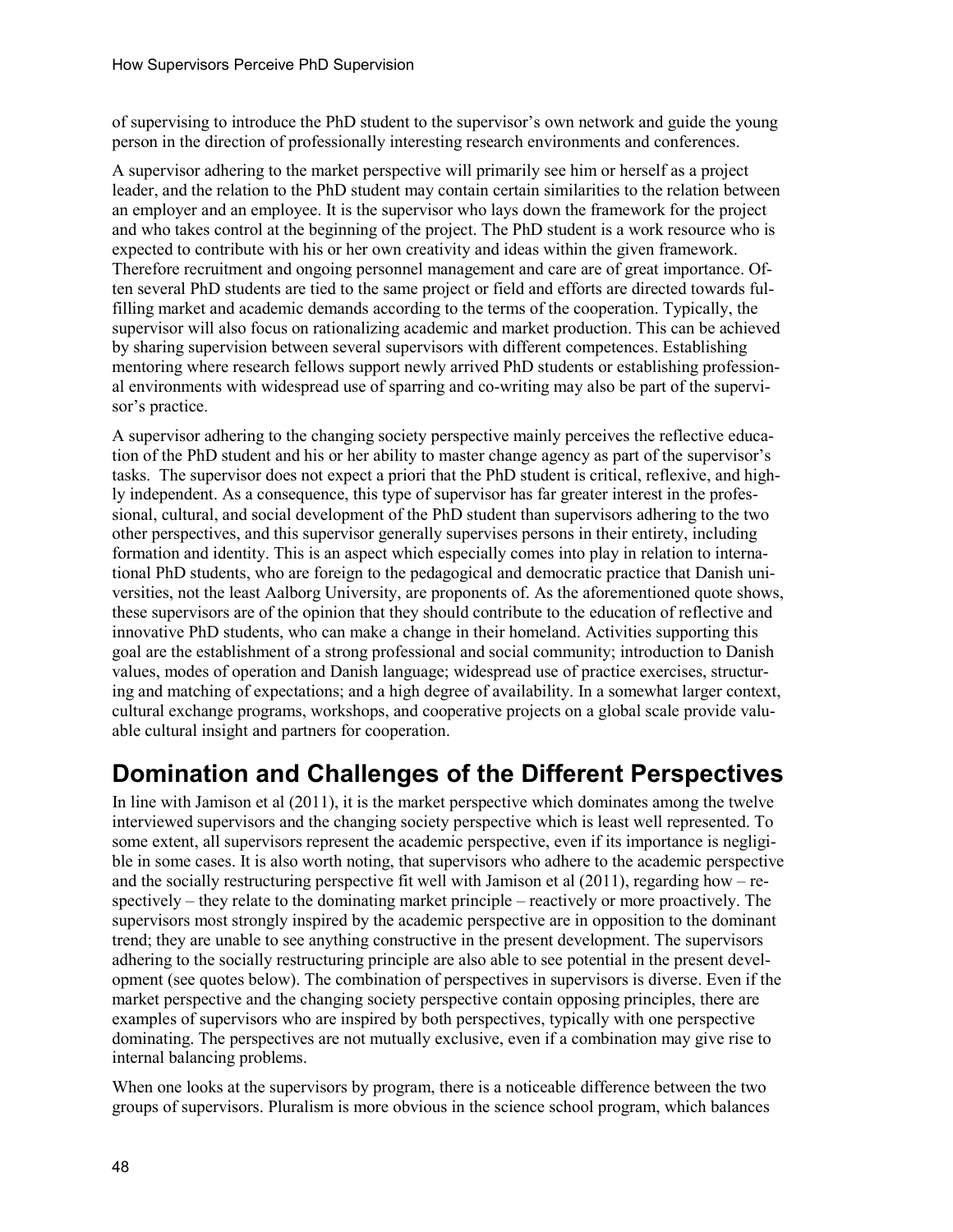between natural and social scientific traditions, while the market perspective clearly dominates on the other program, which is rooted in classical natural science. If one looks at the individual research groups, which are tied to the two programs, it is possible to identify entire environments which, primarily, are dominated by a particular perspective or by a particular combination of perspectives. The programs are also influenced by the amount of time available to adjust to their new framework. Frustrations regarding the short time span for transition are noteworthy at program A. It also makes an impression that the role of professional, collegial sparring partner is forced in the direction of the role as project leader. At program B, the role of project leader is more widely accepted – which must, however, be seen in the light of the program's general conditions, with cooperation with the business sector and large scale projects. Everyday practice under the new framework is more well-established at program B. Routines connected with recruiting and making a large team of international and Danish PhD students function as a group are more established.

Supervisors report on different challenges in their supervision depending on which perspective they are most inspired by. Supervisors most inspired by the academic perspective are challenged, when the professional angle is in conflict with other interests or spheres of interest. It could, for instance, be when managerial dispositions threaten to undermine professional quality:

*"This foolishness, that a PhD should be granted for writing three articles – that is setting the bar too low ... It is important, that you learn how to combine theoretical and methodological considerations ... At this faculty .. many say... that now PhD students should take part in making "deliverables", and later we call them theses ... the basics are neglected."* (Supervisor 3, A)

*"The concept of a PhD is changing ... everything is about writing publications ... before they spend time constructing an understanding of literature ... and there is an increasing pressure from management, that they should finish on schedule .. [As a supervisor] you have to decide, if you want to stick with old fashioned values or if you want to become more of a project leader ... Like in "I've got the money, this is what we must do" ... What fills me is that the system has unrealistic expectations. Suddenly we have a lot of PhD students who exert pressure on our way of working ... With the two who finished before Christmas, we followed a more traditional path. We had very long, very open discussions, where we only encouraged them ... We never suggested what their research questions should be. We had a fine, critical dialogue ... Increasingly – and especially with international students – you discover that this is not going to happen. Not in three or four years, maybe not at all."* (Supervisor 1, A).

Other circumstances may challenge supervisors who are mainly inspired by the market perspective. Here, productivity and effectiveness are central, and when these interests are squeezed, supervisors are challenged. An example is the lack of formal ways in which to introduce *"probation"* for PhD students making it possible to get rid of them in *"a civilized way"*, if the PhD student does not live up to expectations. One supervisor clarifies the background for his wish for a probation period:

*"I really like having PhD students, but not when things don't run smoothly. Then I am left with bad conscience and have to spend time working with that, and I don't want to ... I cannot allow myself to say, You are doing too poorly and just let things be ... I also can't hand the student on to someone else. To terminate is such a damned heavy piece of machinery ... The easiest thing is to*  let the process run its course, but that's a terrible waste of money. ... How do we get rid of *them?"* (Supervisor 2, B)*.*

The challenge of *"adapting people culturally"* may also interfere with effectiveness:

*"I don't do things differently with different PhD students – I think, I have grown more cynical because of what I've learned. [I] only employ Chinese who have taken their master's degree in*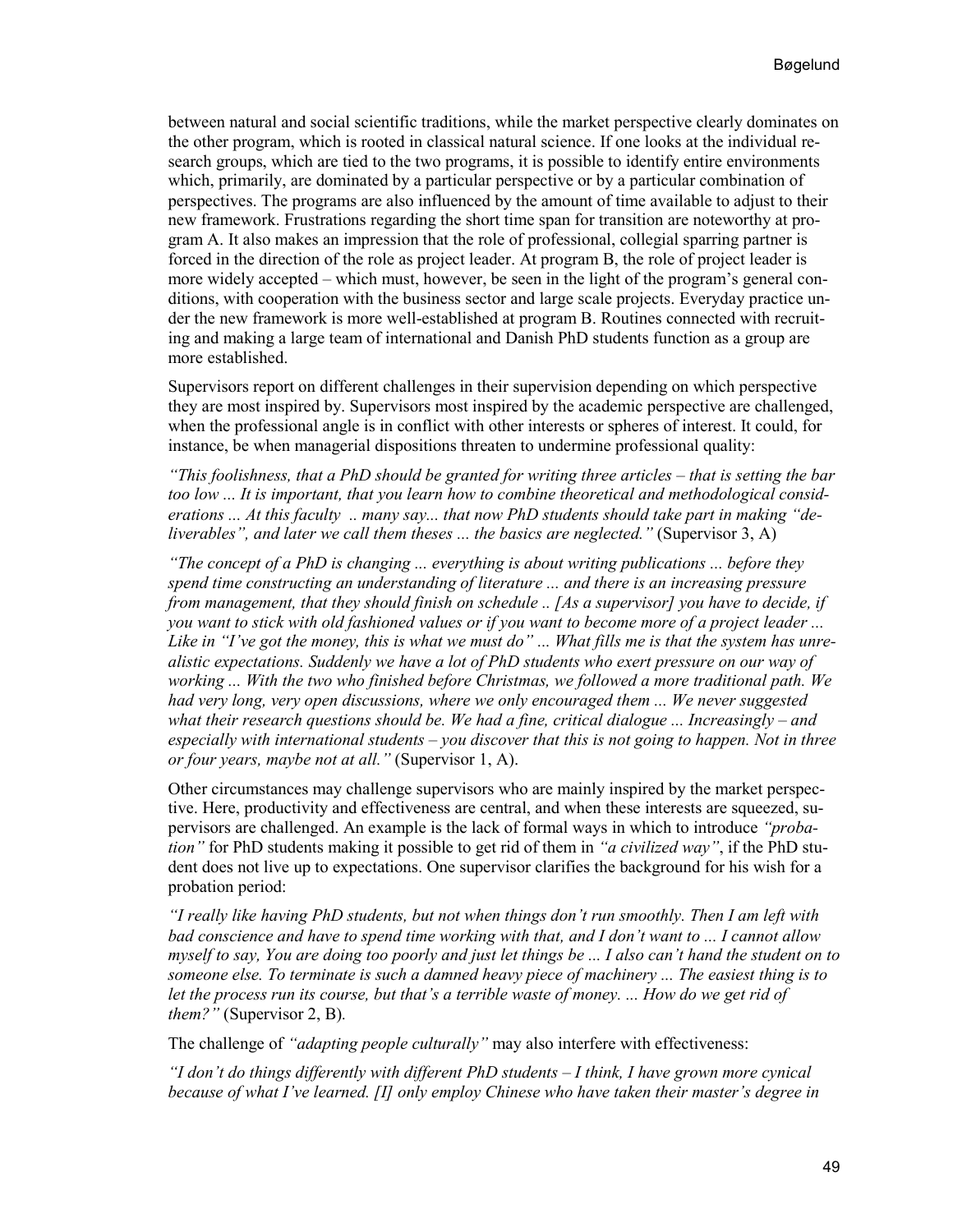*Europe, Then they have acclimatised to our culture ... I don't employ people directly from China ... It means too much overhead providing cultural adaptation too. I have tried to [go straight for it] using the best man on paper – a Chinese – and that was a heavy task ... You have to be their mentor for a long period of time, and you are free to choose that. But that is not what I want to do."* (Supervisor 1, B).

Finally, concern for professional quality may interfere with the external cooperation, since market agendas may cause *"academic novelty"* to be *"at the low end"* in some PhD projects. The dilemma between productivity, efficiency, and market concerns on the one side and quality, social, and cultural concerns on the other side is the major challenge in this perspective. It does not become evident by supervisors stating that they end up on the wrong side regarding quality and time spent on the individual PhD student. It is more evident in the clear denouncement of one supervisor's *"complacency"* and the claim, that the supervisor is using PhD supervision as *"a means of generating money".*

To the supervisors who are inspired by the changing society perspective, one of the major challenges is keeping a *"playful"* element in supervision and to keep workload within acceptable limits:

*"Preferably – what I would prefer to do, was to sit back ... and not have to be so strict, and say: What would you like to do? That looks really interesting! Are you sure, this [topic] is that good? More playful and open. Maybe I will be able to do that in some years. Because then there is an environment here, and then one PhD student draws in the next ... [But right now I cannot] sit back.*" (Supervisor with a changing society perspective, V4 A).

*"If I had known [how much work this would be], I'm not sure, I would have dedicated myself this wholeheartedly to [attracting so many international students.]"* (Supervisor with a changing society perspective, V2 A).

Supervisors who are mainly inspired by this perspective spend a disproportionate amount of time on the supervision of (international) PhD students and may find it difficult to draw the line. This applies in particular to supervisors inexperienced with the supervision of international PhD students. This challenge is related to another, namely the challenge of relating to the cultural habits and work routines of PhD students, which can be rather time consuming (see Bøgelund, 2014). Finally it is related to a certain unwillingness to terminate processes which consume too many resources. As expressed by one of the supervisors, *"Terminating someone is something I've been reluctant to do – but that is where I am now".* In summary, the major challenge to supervisors adhering to the changing society perspective is limiting PhD supervision so it does not take resources form other tasks – or from the supervisor him or herself.

## **Discussion**

As the empirical data show, the task of supervising PhD students has become more complex. As the university evolves and incorporates a new agenda with regards to the purpose and value of knowledge production, so supervisors have been asked to adapt to several new legitimate agendas. This study shows that the sole pursuit of academic and professional aims no longer dominates, whereas knowledge production from a market perspective gains ground. This is interesting when we compare it with the findings of Grant (2005). In her study, Grant identifies four discourses related to supervision of master students, which she names the psychological, the traditional academic, the techno-scientific, and the neo-liberal discourses. There is a large element of accordance between the two last mentioned discourses and knowledge production from a market perspective. Likewise the traditional academic discourse can be somewhat compared with knowledge production from an academic perspective, and the knowledge production mode of societal changes does have elements of the psychological discourse. Grant concludes that the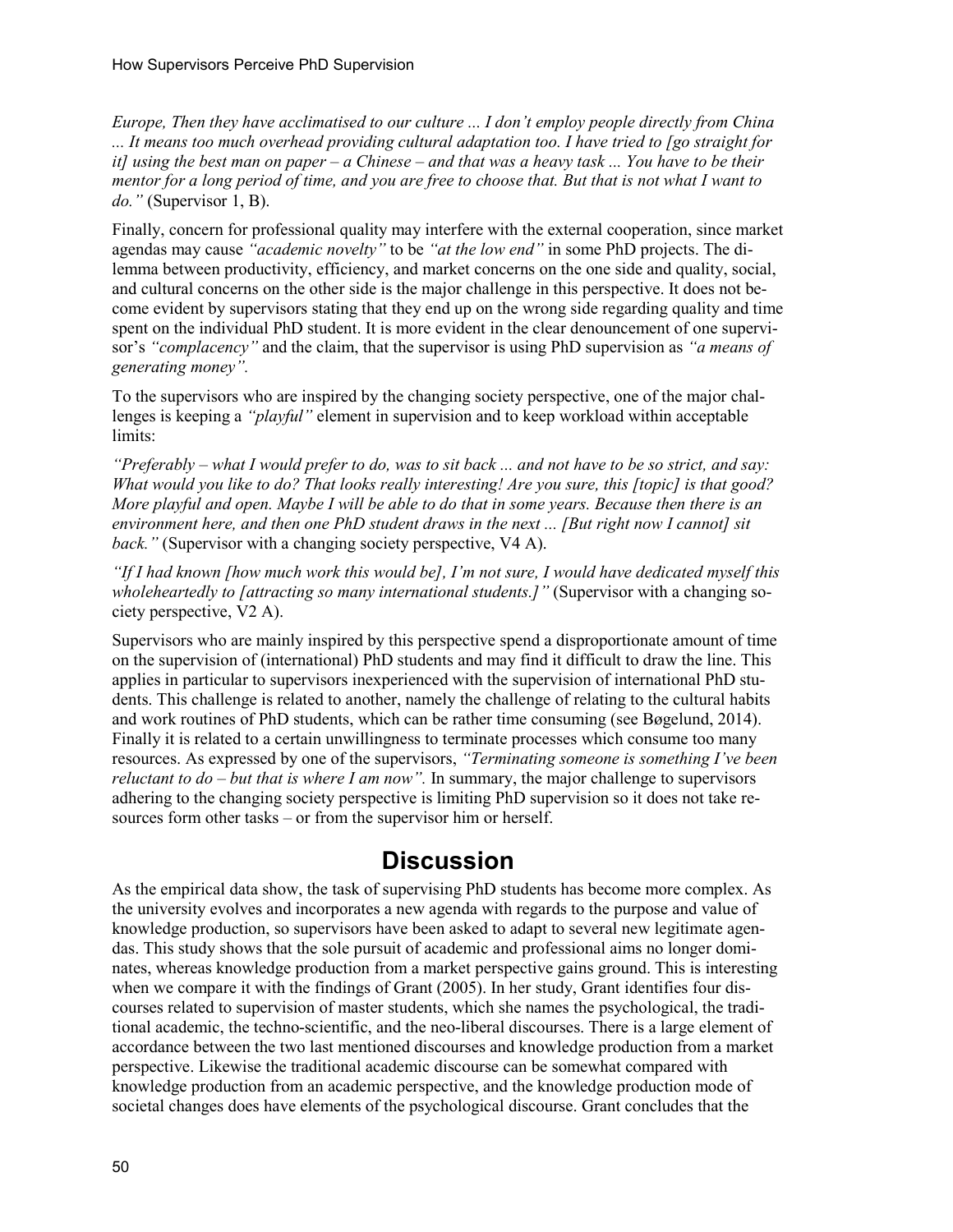psychological discourse is by far the most dominating, whereas the traditional academic *'does show'* in her data, the techno-scientific *'never surfaced'* and the neo-liberal *'appeared infrequently'* (Grant, 2005, p. 8-9). It is noteworthy that her results seem to be in opposition to the results of this study, even if the categories do not compare entirely. There could be several explanations for this.

First of all, her study is carried out in the arts, humanities, and social sciences, whereas the supervisors of this study come from the technical sciences. Traditionally the technical science culture is characterized more by co-operation with and funding by external firms, and male and masculine norms of academic life (Johnson, Lee, & Green, 2000). This is also reflected in the differences between the two programs in this study. Program B, characterized by classic technical disciplines, is dominated by the market perspective. Program A, at the interface of technology and social science, is more diverse. Secondly, there is a difference between supervising master students and PhD students. PhD students are more frequently part of research and often financed by external sources, thereby introducing more market driven agendas. Finally, the time difference between 2005 and 2012 may also explain why knowledge production from a market perspective dominates the perspective of the supervisors in this study and is hardly traceable in the study of Grant. The development towards tighter time limits, more external funding, more PhD students per supervisor, and more international students is a development that has increased and spread to more and more departments during the last ten years – as is also visible in the transformation of the two research programs in this study. The supervisors from program B said their transformation started 10 years ago, while the supervisors from program A said their transformation started only a couple of years ago.

One way or the other, the results of this study show that knowledge production related to PhDs is interpreted in several ways mirroring the different agendas of a modern university. It is also visible from the study that different perspectives have different values, challenges, and consequences. Ideally a university of today needs supervisors who pursue the values of all three perspectives. The results of this study, however, show a tendency towards the market perspective. Old fashioned virtues like contributing academically to a field and valuing professional passion are put under pressure by new productivity and efficiency demands, which affect the job satisfaction of some supervisors (See also Bianchetti & Quartiero, 2010; Smith, 2012). On a greater scale it might also affect the quality of the research carried out, bearing in mind the comment from one supervisor that the *"academic novelty"* is *"at the low end"* in some PhD projects*.* In general all supervisors are put under pressure to make sure deadlines are kept and, in case of external funding, that expectations from outside are met. To PhD education as a whole, it is interesting if the data of the research thereby draw a general picture of a development towards more leadership and control by supervisors and stronger ties between PhD research and the supervisor's own research. This is mainly of interest in connection with the question of where decision-making regarding central choices in research processes can or should be placed – with the supervisor or with the PhD student – and what this means to the independence of the PhD student. A development towards a more controlling role for the PhD supervisor with greater responsibility for project contents and more teaching of culturally bound work routines also affects the supervisor's work conditions and his or her chances to cope with the facilitation of the professional development of an increasing number of PhD students.

The new agenda also presents other challenges to the role of the supervisor. These concern the cultural dimension. As is evident from the empirical data, supervisors react differently to the fact that international PhD students bring new habits, values, and modes of operation. Some supervisors make an effort to embrace and facilitate the understandings of international PhD students, whereas more supervisors consider the cultural exchange a burdensome and time demanding activity in the name of efficiency and productivity. In this respect the results of the study lean to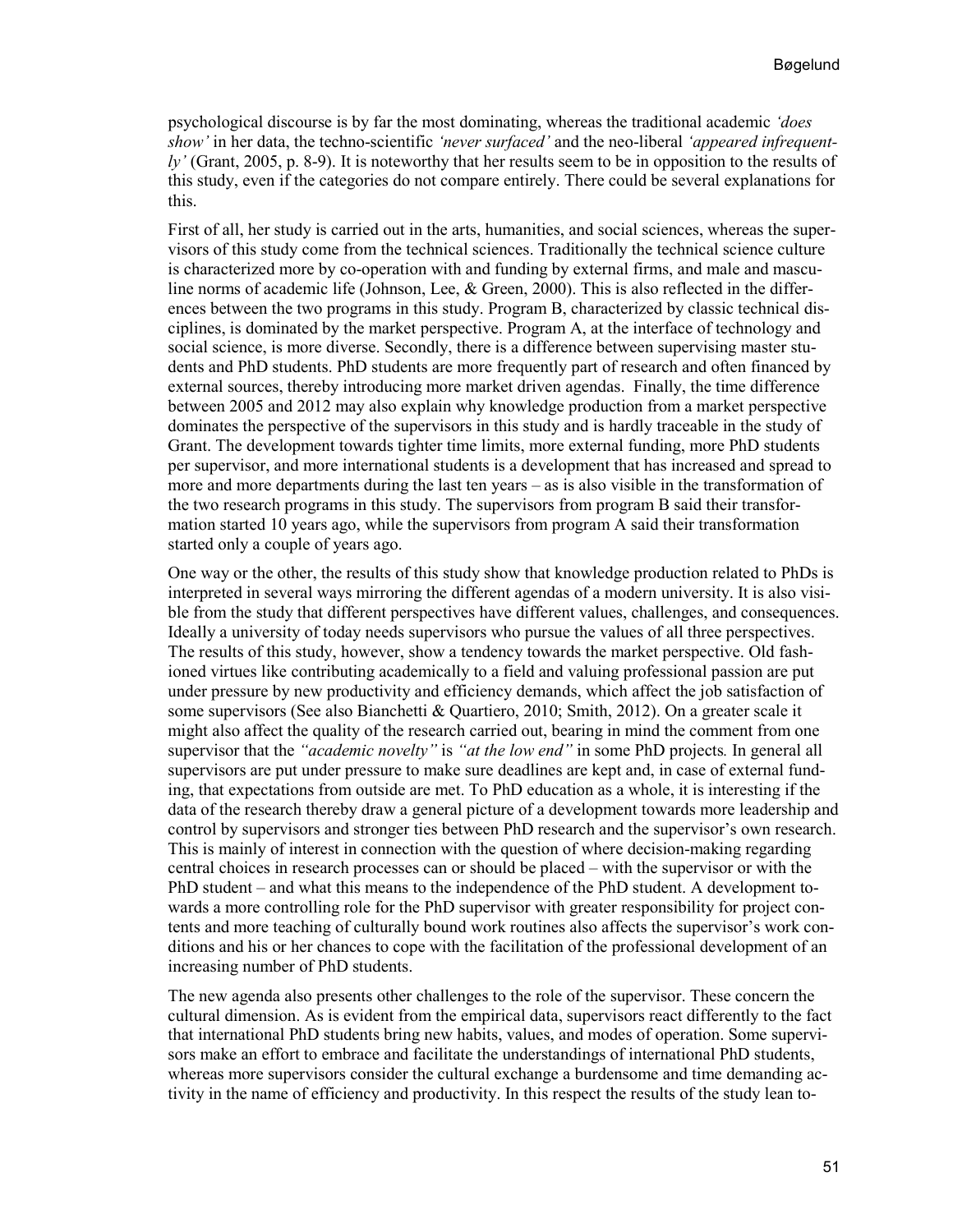wards the results of researchers like Leathwood (2006) and Goode (2007). The efficient way of dealing with internationalization by some supervisors is to make sure international PhD students are not too unfamiliar with the ways research are carried out here a priori, e.g., by choosing only international students who have done a European master beforehand or spent some time as research assistant before starting the PhD study. In this sense internationalization and cultural exchange are not furthered. If we look at the two research programs, it cannot be concluded that extended exposure to internationalization (research program B) leads to increased cultural exchange: probably increased knowledge and more routines regarding the handling of challenges, but not a larger degree of openness. The question begging an answer is how international and open really are we in educating PhDs? And how much rationalisation efforts and tighter time limits mean in this connection? What are the consequences for international PhD students coming here? This cannot be answered based on this piece of research, but it would make an interesting topic in a research and education perspective.

### **Conclusion**

This empirical inquiry examines how certain conditions bound by context – including the number and type of PhD students – exert influence on PhD supervisors' practice and self-image in a concrete professional connection; the Faculty of Engineering and Science at Aalborg University. As such, this inquiry carries the most validity in comparable professional research environments that experience similar agendas and conditions. In the profession of the humanities, for example, you will most probably find a different setting and context for the PhD supervisors, resulting in another distribution and nature of the knowledge production there. Given the exploratory nature of the inquiry, it can be seen as the initial examination of tendencies which are well-suited for further research. Regarding the data, it is worth mentioning that the two groups of researchers (in program A and program B, respectively) have been interviewed at two different stages of transition. This is an advantage in identifying understandings and practices in two different phases, but the lack of simultaneousness should be noted when drawing conclusions (Olsen & Pedersen, 1997, p. 190).

The questions that have been addressed in this article are the following: What is the understanding of PhD supervisors with regards to the purpose of PhD related knowledge production? How do they actually practice based on that understanding? The larger purpose being to investigate what consequences the current trends have for the working conditions of the PhD supervisors and the education of PhD students at large.

The empirical evidence shows that it has become more complex to be a PhD supervisor. Ideally the university has several legitimate agendas, which the supervisors are asked to balance, not necessarily in a single PhD project, but at least at a more aggregated level. Three knowledge perspectives are identified in this study: knowledge production in an academic perspective, knowledge production in a market perspective, and knowledge production in a changing society perspective. Each embracing a specific university agenda: 1) High quality research, 2) Economic viable and efficient research, and 3) Internationally relevant change agency research. Ideally each of these perspectives corresponds to a specific role and focus as a supervisor: 1)The role as professional sparring partner focusing on motivation and professional guidance, 2) The role as project leader focusing on the production of usable results, and 3) The role as an all-round facilitator focusing on the ability of the PhD student to understand and reflect on theory and put it to practical use in a new context.

The research shows that, currently, knowledge production in a market perspective is the dominating perspective, putting the two other perspectives under pressure. For instance, knowledge production in an academic perspective is put under pressure by more strict deadlines and more narrow agendas and calls for productivity. Knowledge production in a changing society perspective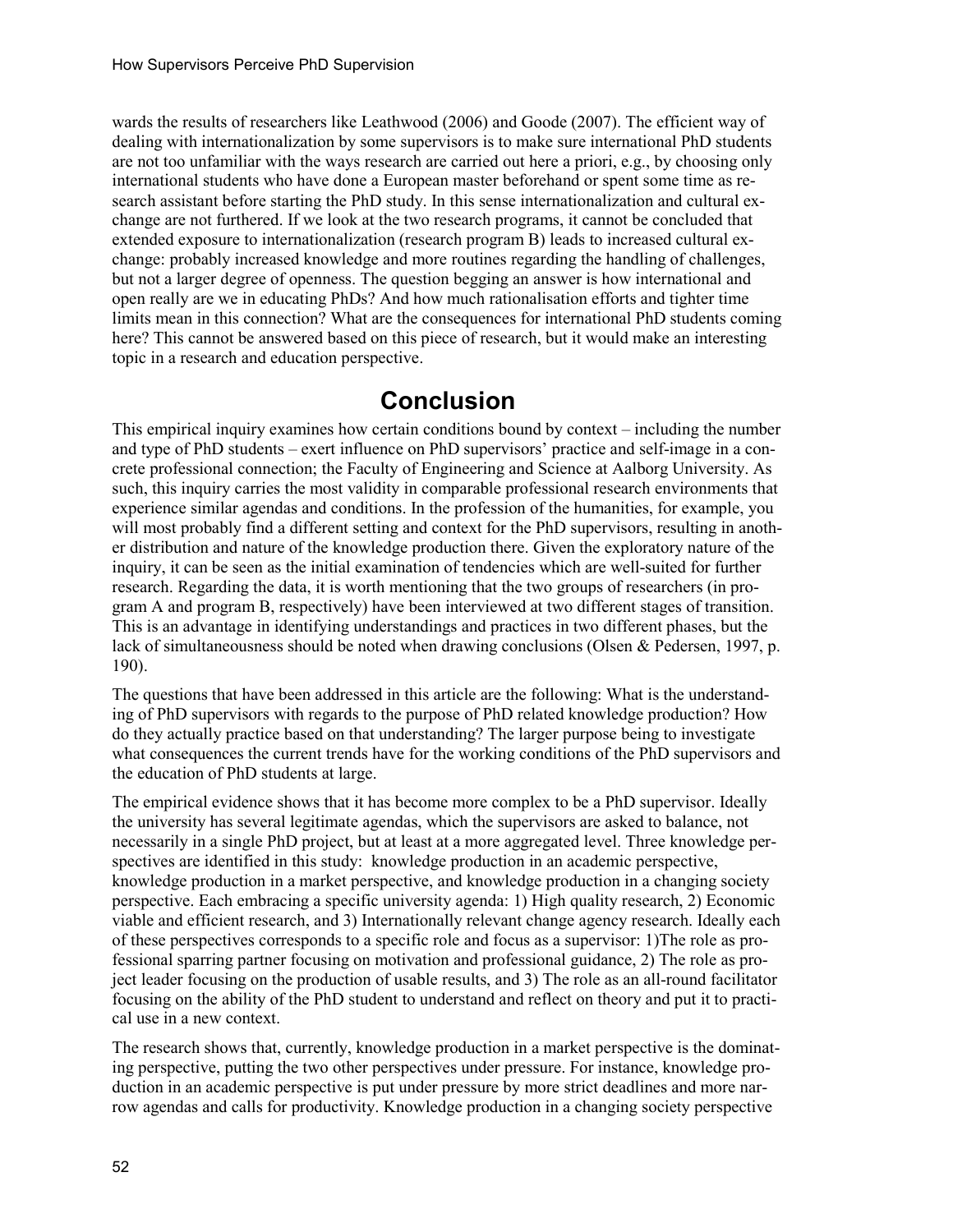is likewise put under pressure by the work load related to facilitating international PhD students into change agents and the corresponding lack of resources put into the task by the university management. The top concern from a market perspective is how to introduce probation for PhD students, so it becomes possible to terminate students that do not perform well.

For the education of PhD students as such, the current development implies a more leading and visible role for the supervisor, even in terms of what to study, giving the supervisor a more central and responsible part compared to earlier. It also implies an increased pressure on academic quality. What all this means to the PhD students is an interesting question to pursue from here. Surely different knowledge perspectives will affect PhD students in different ways.

#### **References**

- Argyris, C., & Schön, D. (1974). *Theory in practice: Increasing professional effectiveness*. San Francisco: Jossey-Bass Publishers.
- Barnett, R. (1994). *The limits of competence*. Buckingham: Open University Press.
- Barnett, R. (2011). *Being a university*. London: Routledge.
- Bianchetti, L., & Quartiero, E. M. (2010). Researchers under pressure: A comparative study of new forms of producing, advising and transmitting knowledge in Brazil and the European Union. *European Educational Research Journal, 9*(4), 498-509.
- Buchanan, J., Gordon, S., & Schuck, S. (2008). From mentoring to monitoring: The impact of changing work environments on academics in Australian universities. *Journal of Further and Higher Education, 32*(3), 241-250.
- Bøgelund, P. (2011). *Kompetenceløft af ph.d.-vejlederen i en interkulturel virkelighed - Forbedring af praksis og viden omkring supervisio n af udenlandske ph.d.-studerende* [Skills enhancement of the PhD supervisor in an intercultural reality - Improvement of practice and knowledge surrounding the supervision of foreign PhD students]. [Project description].
- Bøgelund, P. (2014). Flere og mere internationale ph.d.-studerende Hvad betyder det for ph.d. vejledningen? [More PhD students and more international PhD students - What does this mean for PhD supervision?]. *Dansk Universitetspædagogisk Tidsskrift, 9*(16), 144-154.
- Delamont, S., Atkinson, P., & Parry, O. (2004). *Supervising the doctorate. A guide to success* (2nd ed.). Maidenhead: The Society for Research into Higher Education and Open University Press.
- Dunleavy, P. (2003). *Authoring a PhD. How to plan, draft, write and finish a doctoral thesis or dissertation.* China: Palgrave study guides.
- Dysthe, O. (2002). Professors as mediators of academic text cultures: An interview study with advisors and master's degree students in three disciplines in a Norwegian university. *Written Communication*, *19*(4), 493-544.
- Eley, A., & Jennings, R. (2005). *Effective postgraduate supervision. Improving the student/supervisor relationship.* Maidenhead: Open University Press.
- Forsknings- og Innovationsstyrelsen. (2011). *Evaluering af forskerkarriereveje- håndtering af forskeres karrierer på de danske universiteter* [Evaluation of research career ways - Handling of researchers' careers at Danish universities]. København: Forsknings- og Innovationsstyrelsen.
- Gardner, S. K. (2008). "What's too much and what's too little?" The process of becoming an independent researcher in doctoral education. *The Journal of Higher Education, 79*(3), 326-350.
- Gibbons, M., Limoges, C., Nowotny, H., Schwartzman, S., Scott, P., & Trow, M. (1994). *The new production of knowledge. The dynamics of science and research in contemporary societies*. London: SAGE Publications Ltd.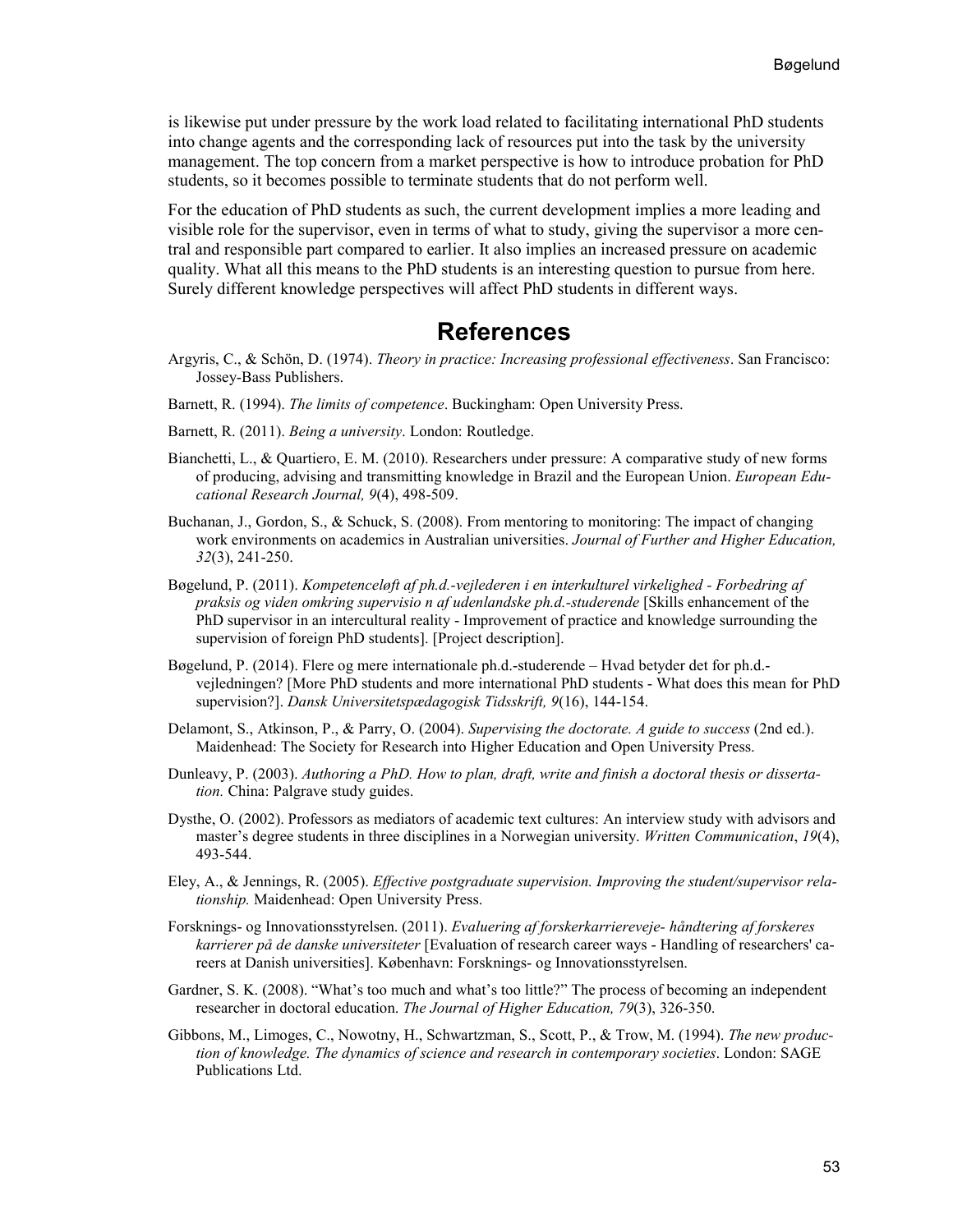- Goode, J. (2007). Empowering or disempowering the international Ph.D. student? Constructions of the dependent and independent learner. *British Journal of Sociology of Education*, *28*(5), 589-603.
- Grant, B. (2005). *The pedagogy of graduate supervision: Figuring the relations between supervisor and student.* Auckland: The University of Auckland.
- Handal, G., & Lauvås, P. (2006). *Forskningsveilederen*. Oslo: Cappelen Akademisk Forlag.
- Jamison, A., Christensen, S. H., & Botin, L. (2011). *A hybrid imagination. Science and technology in cultural perspective*. London: Morgan & Claypool Publishers.
- Johnson, L., Lee, A., & Green, B. (2000). The PhD and the autonomous self: Gender, rationality and postgraduate pedagogy. *Studies in Higher Education*, *25*(2), 135-147.
- Jones, M. (2013). Issues in doctoral studies Forty years of journal discussion: Where have we been and where are we going? *International Journal of Doctoral Studies, 8,* 83-104. Retrieved from <http://ijds.org/Volume8/IJDSv8p083-104JonesFT129.pdf>
- Kolmos, A., & Holgaard, J. E. (2007). Situationsbaseret projektvejledning [Situation-based project supervision]. *Dansk Universitetspædagogisk Tidsskrift, 3,* 54-62.
- Leathwood, C. (2006). Gender, equity and the discourse of the independent learner in higher education. *Higher Education, 52*, 611-633.
- Lee, A. (2008). How are doctoral students supervised? Concepts of doctoral research supervision. *Studies in Higher Education*, *3*, 267-281.
- Lindén, J. (1998). *Handledning av Doktorander* [Supervision of PhD students]. Nora: Bokförlaget Nya Doxa.
- Meyer, L. H. (2012). Negotiating academic values, professorial responsibilities and expectations for accountability in today's university. *Higher Education Quarterly, 66*(2), 207-217.
- Olsen, P. B., & Pedersen, K. (1997). *Problemorienteret projektarbejde – en værkstøjsbog* [Problem oriented project – A toolbook]. Frederiksberg: Roskilde Universitetsforlag.
- Rugg, G., & Petre, M. (2004). *The unwritten rules of PhD research*. Maidenhead: Open University Press.
- Smith, M. J (2012). Transforming traditions: A study of researchers in higher education. *Journal of Further and Higher Education, 36*(2)*,* 187-203.
- Schniederjans, M. J. (2007). A proposed Ph.D. student bill of rights. *International Journal of Doctoral Studies, 2*, 1-8. Retrieved from<http://www.ijds.org/Volume2/IJDSv2p001-008Schniederjans22.pdf>
- Sursock, A., & Smidt, H. (2010). *Trends 2010: A decade of change in European higher education.* Brussels: European University Association.
- Taylor, S., & Beasley, N. (2005). *A handbook for doctoral supervisors*. New York: Routledge.
- Wenneberg, S. B. (2001). Vidensledelse på universiteterne når viden både skal produceres og anvendes [Knowledge management in universities - when knowledge both be produced and used.]. *Ledelse og Erhvervsøkonomi*, *1*, 39-48.
- Wichmann-Hansen, G., Eika, B., & Mørcke, A. M. (2007). Hvad findes der af litteratur om vejledning? Litteratursøgning med fokus på publicerede, evidensbaserede studier [What literature is available on supervision? - Literature search focused on published evidence-based studies.] *Dansk Universitetspædagogisk Tidsskrift, 3,* 11-19*.*